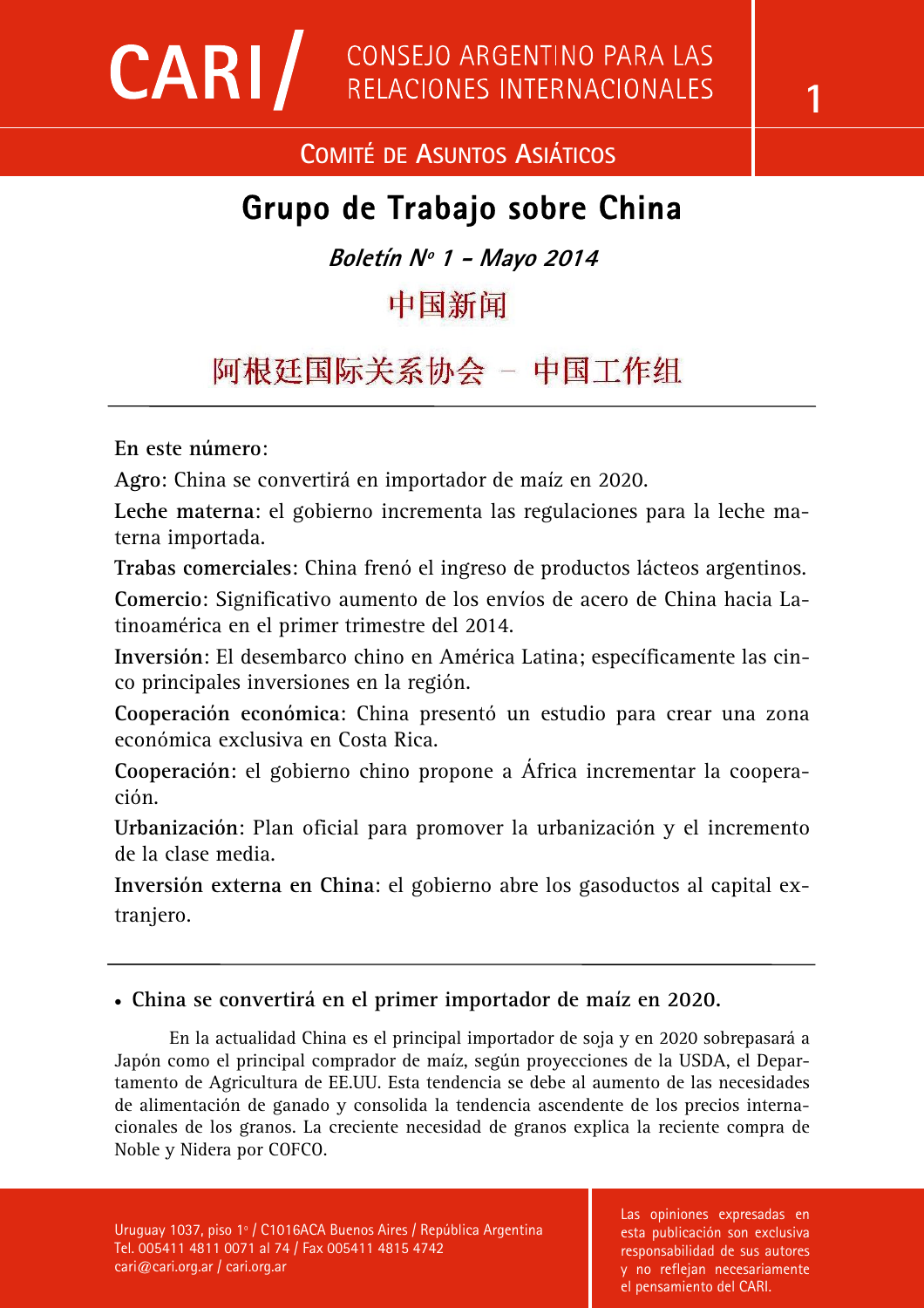#### **China to become top corn importer in 2020**

#### By Emiko Terazono

*Financial Times* 23-4-2014

Country to be dominant player in global grains markets

China becoming the world's largest corn importer has always been a question of when, not if  $-$  a point underlined by the recent forecasts from the US Department of Agriculture.

These show China, which is already the world's leading importer of soyabeans, will overtake Japan in 2020 at the top of the corn purchasing leaderboard. (The world's most populous country will leapfrog South Korea as the third top corn importer in 2017 and take Mexico's number two spot in 2019).

China's corn imports, which are currently 5m tonnes, are projected to rise to about 16m tonnes by the end of the decade and 22m tonnes by 2023/24 as increased demand for meat fuels the need for livestock feed.

The USDA projects China to increase its pork, poultry and beef output to reach 90m tonnes by 2023/24, a rise of about 30 per cent from 2012.

"Since about 3kgs of feed are needed to produce each kilogramme of meat, feeding a large and increasing population of animals will be a growing challenge," say James Hansen and Fred Gale, authors of the USDA report China in the Next Decade: Rising Meat Demand and Growing Imports of Feed.

The sharp rise in meat demand underlines the country's need to secure grain imports and also explain recent transactions by Cofco – or China National Cereals, Oil and Foodstuffs Corp – where the state-owned group is paying between \$1bn-\$2bn for a stake in a sugar, soybean and wheat joint ventures with Noble Group, and separately purchased a controlling stake in Dutch agricultural trading house Nidera valued at about \$1.3bn.

With its rising dependence on grain imports, Cofco is trying to buy directly from farmers around the world and reduce its reliance on international traders such as Archer Daniels Midland, Bunge, Cargill and Louis Dreyfus Commodities.

China is expected to account for 40 per cent of the rise in global corn trade over the next decade, as well as increase its share of soybean imports to 70 per cent from the current 65 per cent. Its rising dominance as a buyer as well as its presence as a trader in grains will increase its influence in the global agribusiness sector.

US corn producers are expected to be the main beneficiaries of China's appetite for corn imports, but other exporters such as Ukraine, Argentina and Brazil will also play key roles, according to the USDA.

China's rising demand for corn is likely to support prices going forward. The record US harvest in 2013/14 depressed the market, and some analysts expect prices to remain in the doldrums through 2015/16 before they begin to recover. "More robust demand from China could stem the decline and support an earlier recovery of US corn prices," says the USDA.

Apart from corn and soybeans, Chinese animals also consume a variety of other grains, protein meals, bran and hulls from grains, and growing use of these commodities is expected to support the expansion of meat output.

#### • **China toma medidas drásticas en las importaciones de leche materna**.

El gobierno chino multó a seis empresas extranjeras de leche para bebés por manipulación de precios, acusándolas de aprovecharse de la gran demanda de marcas extranjeras en productos lácteos (debida a los problemas sanitarios creados por productos chinos). La medida es parte de un esfuerzo por recuperar la posición de los productos chinos en el mercado. (Notar que recientemente el gobierno chino restringió importaciones de leche para bebés argentina)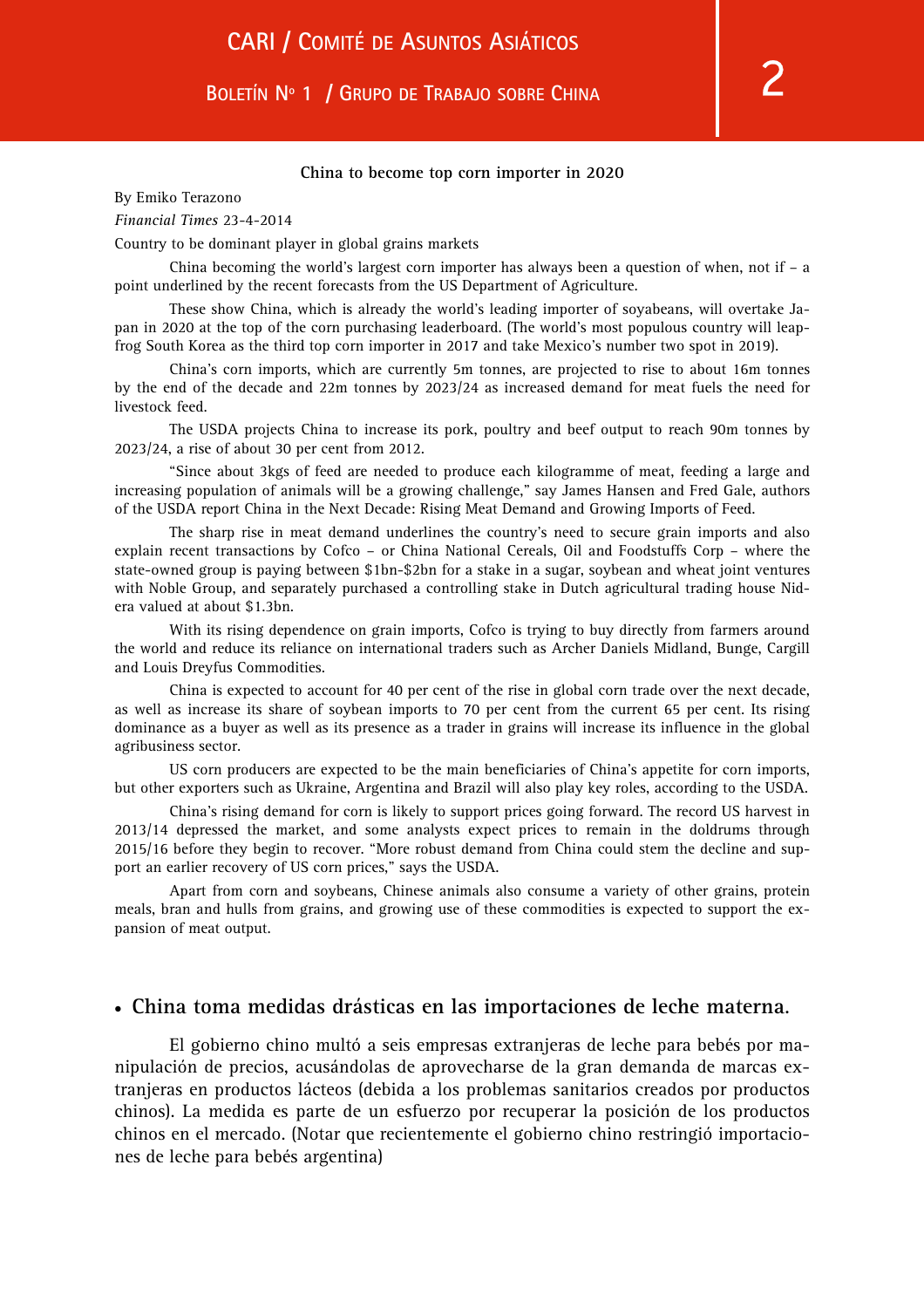#### **China clamps down on baby formula imports**

By Lucy Hornby in Beijing *Financial Times*, 5-5-2014

A baby stays in a shopping cart as his mother selects baby milk in a supermarket in Haikou, south China's Hainan province on August 7, 2013. China has fined six mostly foreign baby formula companies a total of 108 million USD for price-fixing, the government said on August 7, in reportedly the country's biggest-ever anti-trust penalty. The firms fined were Mead Johnson and Abbott from the US, Dumex, a subsidiary of France's Danone, a China arm of Royal FrieslandCampina of the Netherlands, New Zealand giant Fonterra -- at the centre of a health scare this week -- and China's Biostime, the National Development and Reform Commission (NDRC) said in a statement. CHINA OUT AFP PHOTO (Photo credit should read STR/AFP/Getty Images)©AFP

China has clamped down on importers of infant formula exploiting the nation's hunger for foreign brands, as part of an effort to restore the local dairy industry's share of the national market.

A 2008 scandal in which domestic milk was deliberately adulterated with melamine, a byproduct of coal, in order to fake protein tests is still hurting Chinese dairy producers more than five years on. Foreign infant formula brands now account for half the market, up from about 30 per cent before the revelation that at least six infants had died and 300,000 were made ill after drinking tainted formula.

Since then, Chinese parents have snapped up infant formula with any international connection, allowing foreign brands to charge a hefty premium and spawning a homegrown industry of smugglers hauling boxes of formula into the country. Some Chinese companies have even set up shop in New Zealand repacking bulk formula and selling it into China as a foreign brand.

New rules issued over the weekend require dairy products produced overseas to be registered with the quality watchdog, or be barred from entry at China's ports. A second regulation requires all formula sold in China to carry Chinese-language labelling affixed at the source.

Together, the regulations appear to be aimed at importers redirecting formula products originally destined for different markets. As such they could limit the large grey market supplying Chinese demand, including the multiple online sellers serving parents outside the main import zones of Guangdong, Shanghai and Beijing.

It is possible that large multinationals like Nestlé could gain further market share, although their flexibility in moving product to China's large market could be reduced.

The new move coincides with state efforts to support and promote domestic brands. In 2013, China floated a plan to subsidise five domestic producers, including four of the country's largest dairy producers and the previously unknown Treasure of Plateau, which had begun producing formula from yak's milk in 2012.

Beijing city has allocated Rmb10m (\$1.6m) to local champion Sanyuan to develop a national indigenous brand "fit for the growth of Chinese babies", the Beijing Youth Daily reported on Monday. Sanyuan products tested free of melamine products in 2008, but it subsequently bought many of the assets of state-owned formula maker Sanlu based in neighbouring Hebei province, which was at the centre of the scandal.

State-led efforts to revive the domestic industry have included regulations that dairy product suppliers invest in their own dairy farms and the acquisition of formerly private market leader Mengniu by state agribusiness giant Cofco. But the efforts have done little to restore public confidence in the industry.

China imported a record 1m tons of milk powder last year, customs data show. In the first quarter of this year, imports rose nearly 24 per cent to 240,000 tons.

• **Los inspectores de calidad de China establecieron una regulación por la cual sólo los que están registrados ante las autoridades chinas pueden vender productos lácteos en el país.**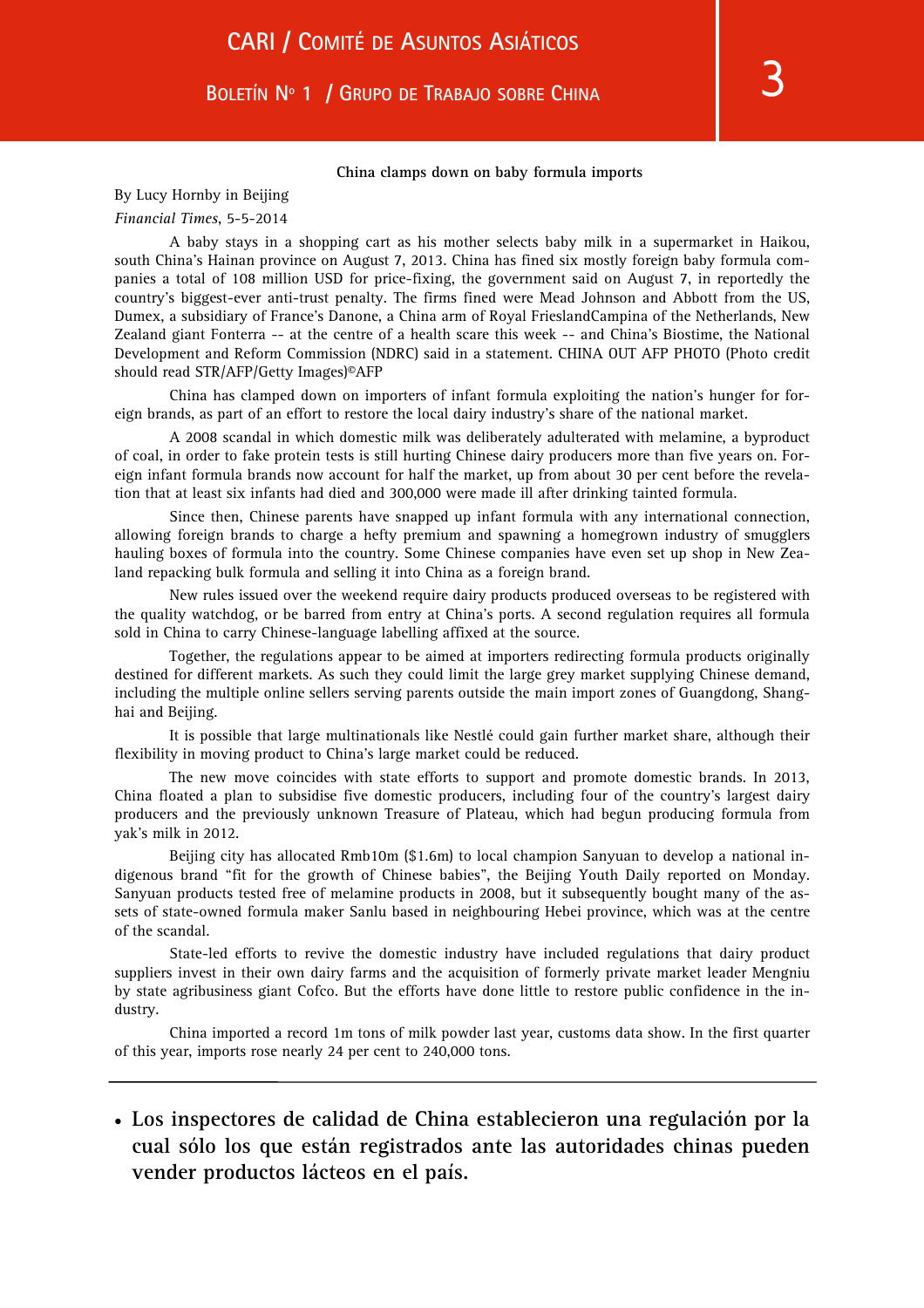## **CARI / COMITÉ DE ASUNTOS ASIÁTICOS**

## **BOLETÍN Nº 1 / GRUPO DE TRABAJO SOBRE CHINA**

Por la nueva disposición de la Administración General de Supervisión de Calidad, Inspección y Cuarentena de China, los productores extranjeros de productos lácteos deben cumplir las reglas y estándares de sanidad y tener autorización oficial para vender sus productos.

**Chinese quality watchdog on Thursday put into effect a regulation which means only those that have registered with the Chinese authorities can sell diary products into the country** 

#### BEIJING, May 1 (Xinhua)

Overseas diary producers must meet Chinese rules and standards on sanitary conditions and get approval from authorities to sell diary products, according to the General Administration of Quality Supervision, Inspection and Quarantine (AQSIQ).

The first batch of registered overseas diary producers involved 1,122 companies, including 41 makers on baby formula.

More companies will be publicized after their registration, according to the AQSIQ.

#### • **China frenó el ingreso de productos lácteos**

#### Fernando Bertello

La Nación 08-05-2014

Las exportaciones de productos lácteos argentinos a China quedaron frenadas por una normativa de ese país, y ayer el Gobierno realizaba gestiones para revertir esa decisión.

A través de un cambio en el sistema de registración de las plantas de otras naciones que pueden ingresar en su mercado, China dispuso de manera unilateral que los países y las empresas que no fueran auditados antes del 30 de abril pasado quedaran fuera de un listado autorizado para poder concretar negocios en ese país.

En efecto, hasta la nueva disposición, la Argentina estuvo exportando a China. En 2013, ese mercado fue el quinto comprador de leche en polvo para el país con 10.528 toneladas; el primero en el rubro "otros lácteos", como suero de leche y suero de queso, con 32.549 toneladas, y el décimo en quesos, con 350 toneladas.

"Al día de hoy está todo frenado", dijo Miguel Paulón, presidente del Centro de la Industria Lechera (CIL), quien también expresó: "Solicitamos a las autoridades que se solucione el problema".

Otra fuente del sector informó que había gestiones conjuntas entre el Ministerio de Agricultura, Cancillería y la Consejería Agrícola en China para lograr el cambio de postura de los funcionarios chinos.

La Argentina le pidió a China hace varios meses que enviara una auditoría al país, pero hasta el momento no lo hizo, según contó una fuente del Servicio Nacional de Sanidad y Calidad Agroalimentaria (Senasa). De hecho, no sólo la Argentina quedó excluida de ese listado; también se encuentran en la misma situación otros exportadores, como los Estados Unidos, Canadá y Brasil.

"Esto no es por ningún problema sanitario; es por un tema de registros de China", señalaron en el Senasa. En ese organismo informaron también que se le solicitó a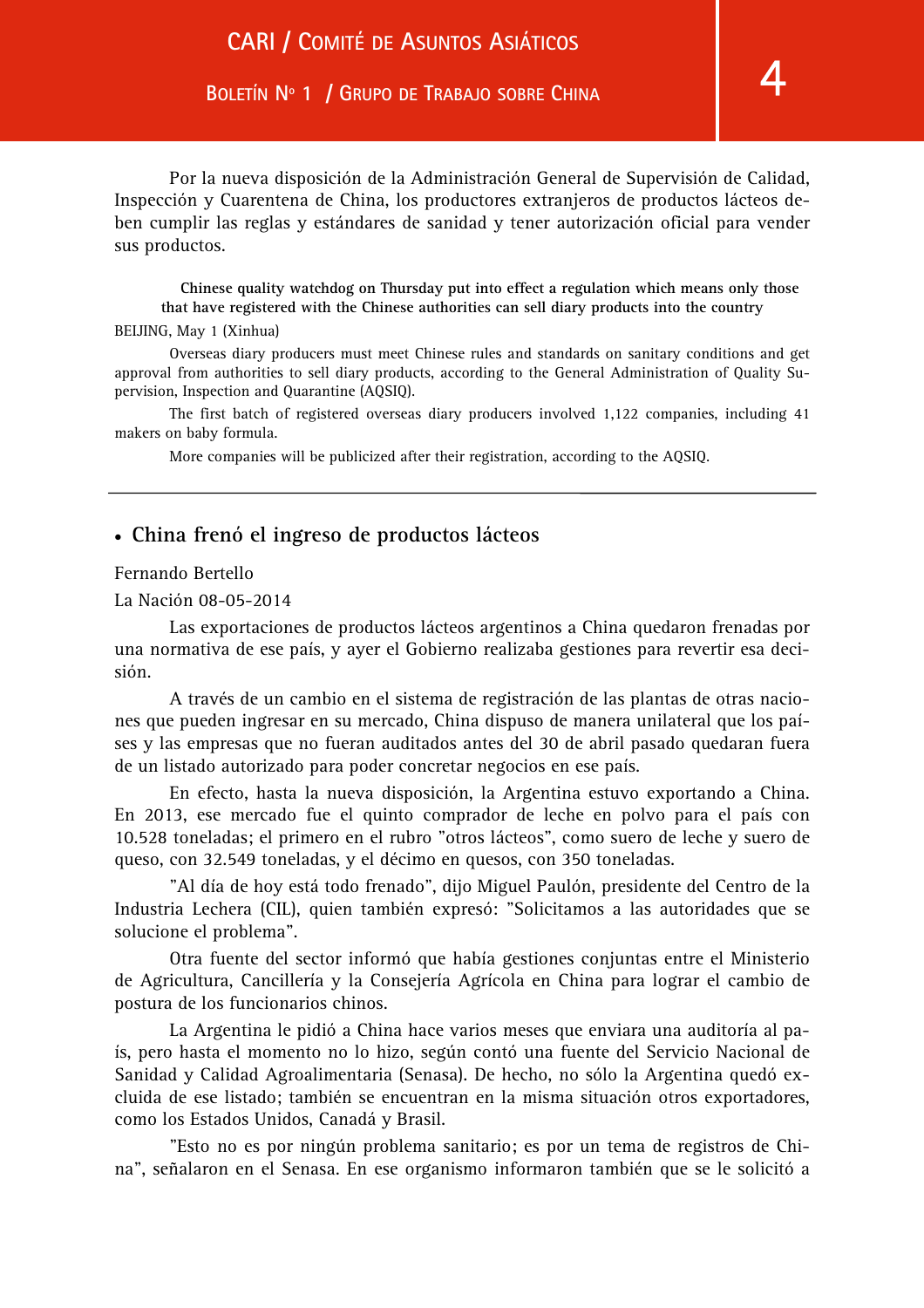ese país que mantenga en el listado a las plantas argentinas hasta tanto concrete la auditoría.

China es un importador de peso a nivel mundial ya que compra más de 1,4 millones de toneladas al año por un valor superior a los US\$ 5000 millones.

Entre los exportadores argentinos de distintos productos lácteos a China figuran empresas de renombre como Sancor, Mastellone (La Serenísima), La Sibila y Molfino.

Sancor, el mayor exportador de productos lácteos del país, está buscando crecer allí con leches infantiles, un negocio que se prevé en alza por el cambio de dieta de la población china.

Anteayer, un cable de la agencia de noticias AP dio cuenta de que China reforzaba los controles para estos últimos tipos de productos para bebes. Sin embargo, la medida es para los lácteos en general y no se limita a un determinado país. "Esto afecta a toda la industria láctea y, además, no es sólo para la Argentina, sino que afuera han quedado también momentáneamente países importantes en la producción láctea mundial, como los Estados Unidos", explicó una fuente de la industria, habituada a tratar con los chinos.

## • **Envíos de acero chino a Latinoamérica crecen 95% en primer trimestre 2014**

#### Infolatam/Efe 04-05-2014

China exportó 1,9 millones de toneladas de acero laminado a América Latina en el primer trimestre de 2014, un 95 % más que las 951.938 toneladas registradas en igual período del año anterior, informó en Santiago el gremio que agrupa a las empresas del sector.

Según la Asociación Latinoamericana del Acero (Alacero), la región concentró un 11 % de los 16,5 millones de toneladas de los envíos chinos de acero laminado hacia todo el mundo en el primer tercio del año.

China es el principal productor de acero del mundo y para este año ha proyectado alcanzar unas 800 millones de toneladas, un 2,0 a 3,0 % más que en 2013.

El aumento en los envíos al exterior es consecuente con la política impulsada por el gigante asiático para contrarrestar el fuerte superávit que registra su producción siderúrgica.

Brasil fue el mayor importador de productos laminados chinos, con 522.694 toneladas; seguido por Chile, con 272.261 toneladas; y Centroamérica, con 224.288 toneladas.

Los países que más incrementaron su importación de acero laminado en el período fueron Paraguay, con un 233 %; Brasil, con un 226 %; Argentina, con un 174 %; México, con un 166 %; y Centroamérica, con un 115 %.

Los productos más importados desde China hacia la región entre enero y marzo de 2014 fueron los aceros planos, que totalizaron 1,2 millones de toneladas.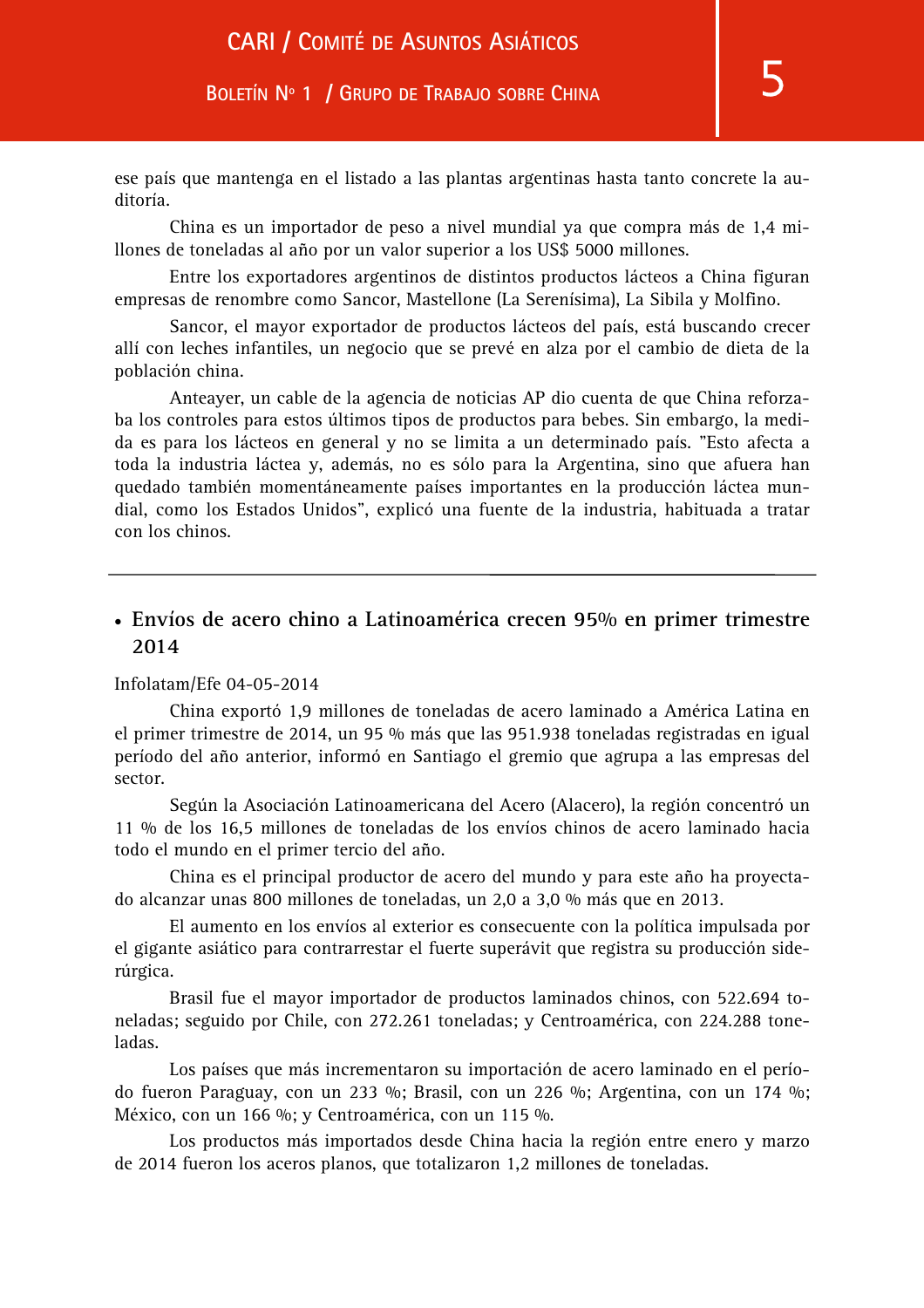Entre ellos destacaron las hojas y bobinas de otros aceros aleados, con 445.194 toneladas; y las bobinas en frío, con 287.009 toneladas, cifras que representa el 24 y el 15 % del total, respectivamente.

## • **Las cinco principales inversiones de China en América Latina**

Marcelo Justo

#### BBC Mundo 05-05-2014

Nada más simbólico de la presencia china en América Latina que la reciente adquisición de la mina Las Bambas en Perú. El consorcio chino MMG LTD, liderado por la estatal Minmetals Corp, adquirió la totalidad de la mina de cobre a la compañía suiza Glencore Xstrata PLC por US\$5.800 millones.

El desembarco chino en la región se ha caracterizado por este desplazamiento o absorción de firmas privadas occidentales con gigantescas inversiones de compañías o consorcios estatales.

Este desembarco está aceitado por un sistema de flujos financieros de la banca estatal china que le permite a las compañías desembolsar grandes sumas y a los gobiernos de la región financiar inversiones sociales (vivienda, por ejemplo) o en infraestructura (carreteras, transporte, etc).

Según el Instituto de Gobernanza Económica Global (GEGI, por sus siglas en inglés) de la Universidad de Boston, China otorgó US\$102.000 millones en préstamos a América Latina entre 2005 y 2013.

"Con el ingreso de China en la Organización Mundial del Comercio en 2001 creció mucho el comercio y esto llevó naturalmente a un boom de la inversión. En vez de comprar el cobre de una empresa en América Latina, China decidió adquirirla o ganar una participación mayoritaria para tener un mayor control. La estrategia china es una compleja integración de su sector financiero y productivo. En términos de montos, los préstamos para la industria petrolera y para otros propósitos, pero garantizados con petróleo, son más importantes aún que las adquisiciones directas", indicó a BBC mundo el investigador de Las cinco principales inversiones chinas

En el reino de las grandes inversiones del gigante asiático la estrella es el petróleo. Tres compañías chinas -Sinopec, CNPC y Cnooc– se disputan el conjunto de las inversiones en este sector.

## 1. Venezuela

Venezuela es el primer destino inversor chino en América Latina.

El 19 de septiembre del año pasado, el ministro de Petróleo Rafael Ramírez anunció un acuerdo con China National Petroleum Corporation (CNPC) para la inversión de US\$28.000 millones en un nuevo proyecto en la Faja Petrolífera del Orinoco.

CNPC es la compañía madre de Petrochina, la segunda petrolera mundial en términos de capital.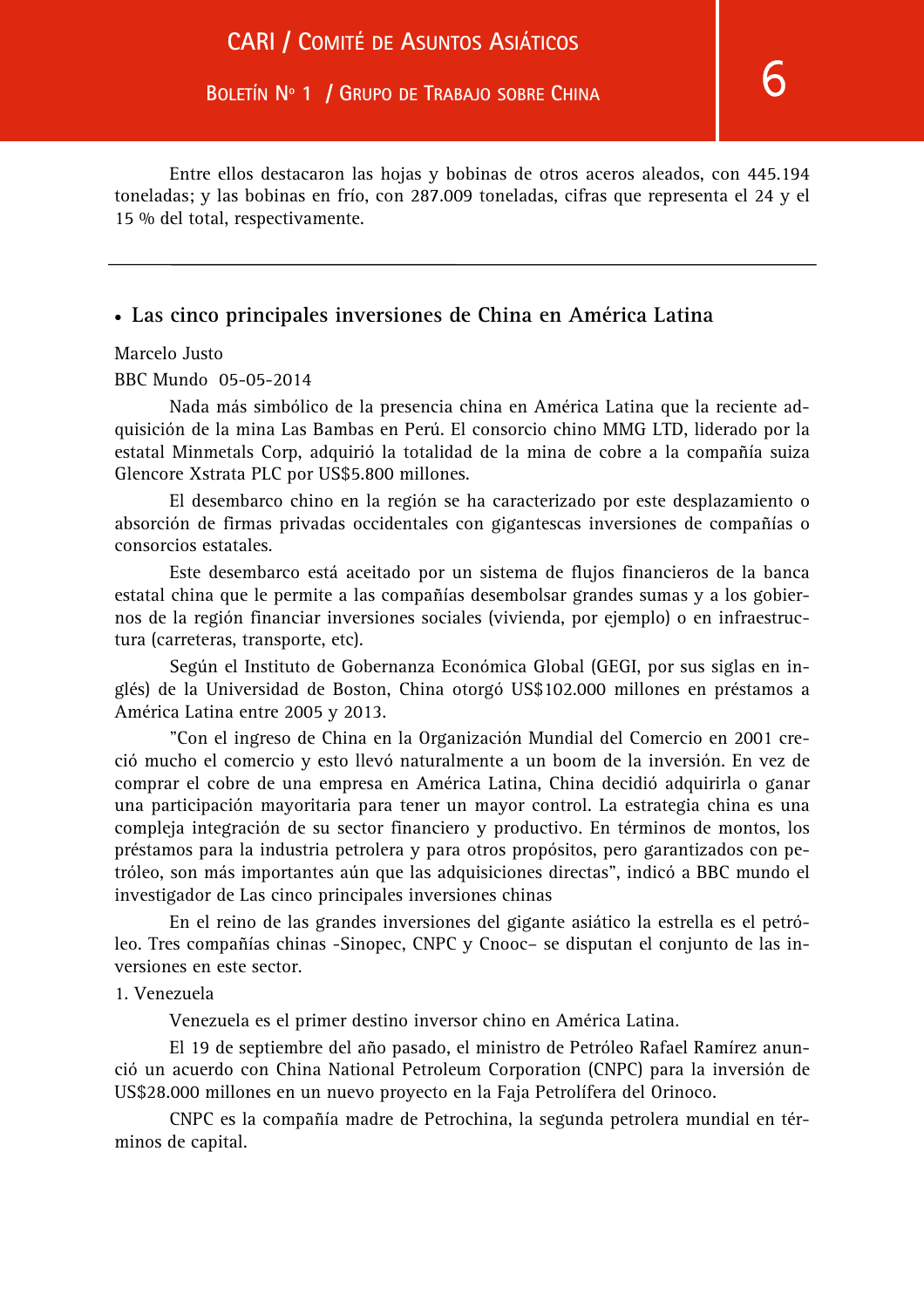A este acuerdo se añadió otro por US\$14.000 millones anunciado por el mismo Ramírez con la petrolera estatal China Petroleum & Chemical Corporation (Sinopec).

Sinopec ha sido protagonista de otra de las grandes inversiones chinas en la región.

#### 2. Brasil

En Octubre de 2010 Sinopec, la más grande refinadora china, adquirió el 40% de la española Repsol en Brasil por US\$7.100 millones.

En 2011 Sinopec expandió sus operaciones en Brasil con la adquisición del 30% de las operaciones de la portuguesa GALP por más de US\$5.000 millones.

Las dos operaciones son una clara indicación de la presencia de Sinopec en Brasil y de la estrategia china de adquisición parcial o fusión con compañías que ya están funcionando.

Esta estrategia no se limita a Brasil. Dos meses después de su inversión en Repsol, Sinopec adquirió en Argentina la estadounidense Occidental Petroleum por US\$2.450 millones.

#### 3. Argentina

La China National Offshore Oil Corporation (Cnooc) se ha convertido en la segunda petrolera en Argentina detrás de la nacionalizada YPF con una serie de multimillonarias adquisiciones parciales de distintas compañías.

La inversión madre tuvo lugar en marzo de 2010 cuando Cnooc compró el 50% de la petrolera argentina Bridas por US\$3.100 millones.

En noviembre de ese año Bridas, ya con mayoría china, adquirió el 60% de Pan American Energy por US\$7.000 millones.

Y en febrero de 2011 la Pan American Energy adquirió el 100% de los activos de Esso Argentina por más de US\$800 millones.

La nacionalización de YPF en 2012, que puso en pie de guerra a muchas naciones occidentales, no perturbó a China que en enero del año pasado se asoció a la estatal petrolera argentina para la explotación de petróleo de esquito en la gigantesca reserva de Vaca Muerta.

#### 4. Perú

Después del sector energético –petróleo y gas– la minería es el que concentra la mayor inversión china en la región.

Con la adquisición que hizo el consorcio MMG LTD de las mina de cobre Las Bambas, la mayor en monto de la historia peruana, China elevó su inversión en proyectos mineros en el país a US\$19.000 millones.

Según estimaciones de la Cámara de Comercio Peruano China (Capechi), China controla hoy un 33% del sector minero peruano.

#### 5. Las mayores cifras

La estatal petrolera Petrobras recibió en 2009 un préstamo de US\$10.000 millones.

En término de montos, estos préstamos superan cualquier inversión directa.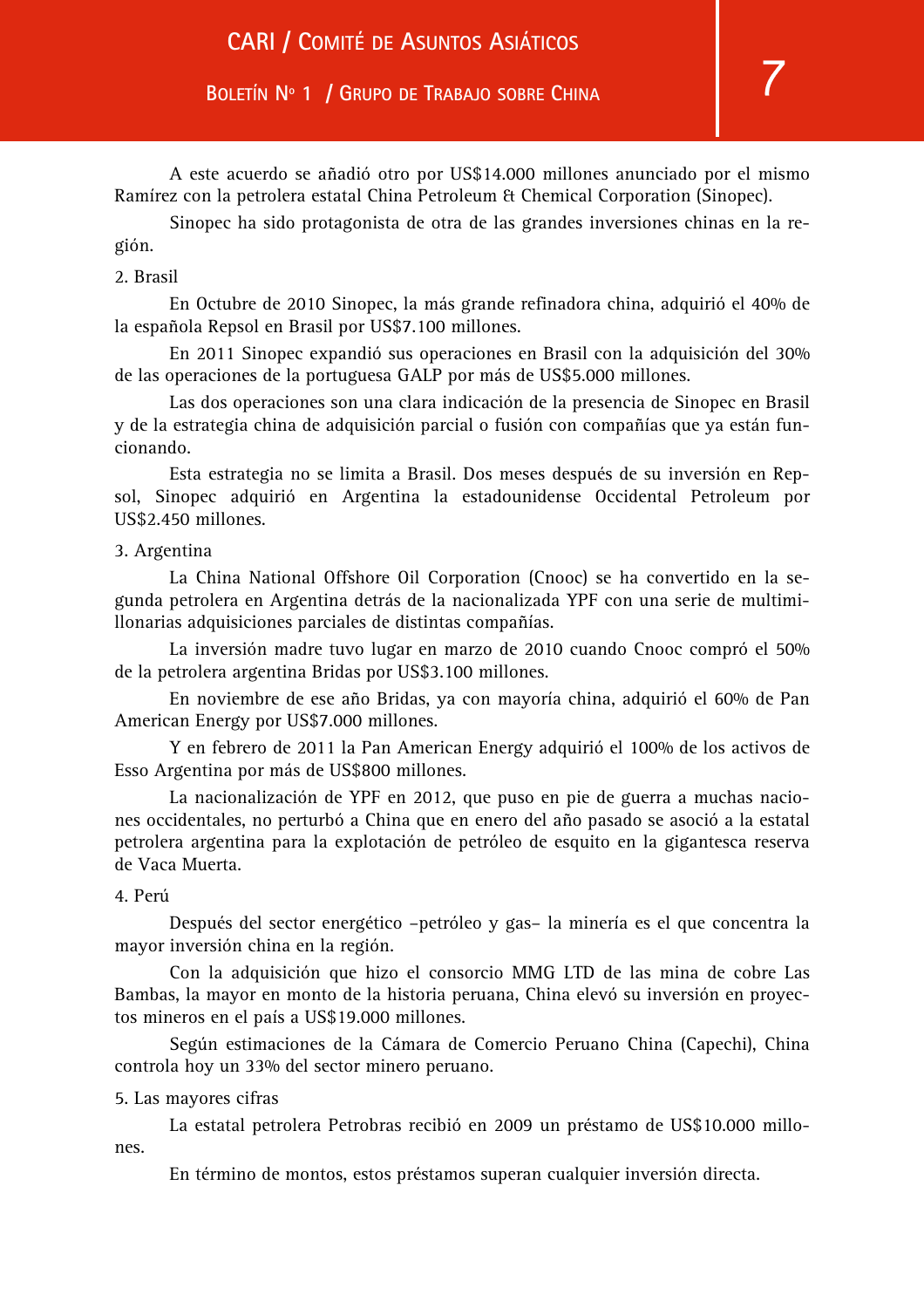Según Gegi, Venezuela ha recibido unos US\$50.000 millones en créditos garantizados con entregas de petróleo. Si a esto se le suman las inversiones directas, Venezuela es el primer destino inversor chino en América Latina.

Ejemplos de estos créditos son el fondo de inversión bilateral de US\$17.000 millones con prioridad para la inversión agrícola creado en 2007 o los US\$4.000 millones otorgados en 2011 por el Banco de China para la construcción de viviendas.

En el caso de Brasil la estatal petrolera Petrobras recibió en 2009 un préstamo de US\$10.000 millones para el desarrollo de su producción petrolera offshore.

En noviembre de 2007 Petrobras había anunciado el descubrimiento del yacimiento offshore Tupi con un potencial de 8.000 millones de barriles de petróleo que Brasil podría comenzar a explotar a partir de 2020.

El hallazgo fue calificado del más importante en 30 años, pero requería de una fuerte inversión en momentos en que los mercados financieros internacionales estaban secos por la contracción crediticia que terminó de explotar un año después con la caída del Lehman Brothers y la gran debacle internacional.

China supo aprovechar el momento para financiar la inversión de Petrobras a través de un préstamo del China Development Bank Corp.

6. Otras inversiones chinas

La inversión china no ocurre necesariamente en territorio latinoamericano.

"Si la economía china sigue creciendo como lo ha hecho hasta ahora, va a seguir requiriendo un enorme flujo de recursos tanto para el consumo doméstico como la exportación"

Un ejemplo es la inversión para refinerías de petróleo.

El 27 de abril de 2012 se colocó la piedra fundacional de la refinería de Jie Yang en la provincia china de Guagdong, emprendimiento en el que la venezolana estatal Pdvsa está asociada a la China National Petroleum Corporation (CNPC) con la que construirá otras dos refinerías en territorio chino por un costo aproximado de US\$16.000 millones.

El objetivo de estas refinerías es procesar el petróleo venezolano para uso doméstico chino.

La inversión en transporte es otro punto fuerte de la expansión del gigante asiático.

Según el rastreador global de las inversiones chinas de la Heritage Foundation, China ha invertido en Venezuela más de US\$8.000 millones en transporte mientras que en Argentina la cifra roza los US\$3.000 millones.

A pesar de que los dos últimos años el crecimiento chino ha "menguado" (bajó a 7,4% el año pasado), nada indica que este torrente chino se va a detener.

"Si la economía china sigue creciendo como lo ha hecho hasta ahora, va a seguir requiriendo un enorme flujo de recursos tanto para el consumo doméstico como la exportación. Mientras esto suceda habrá una fuerte demanda de recursos primarios y una fuerte presión china para la adquisición directa de estos recursos", indicó a BBC Mundo.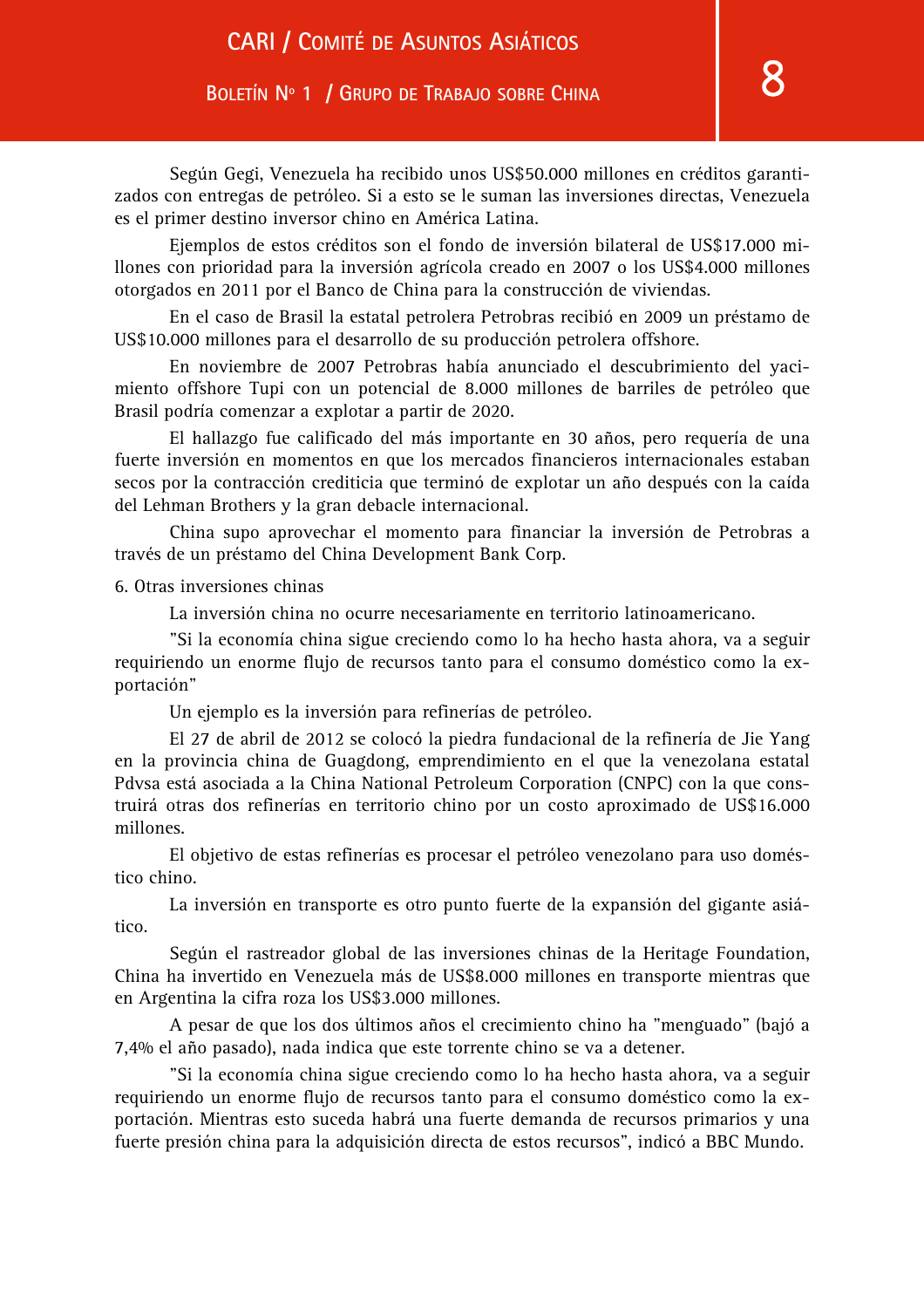## • **China presenta estudio para una zona económica exclusiva en Costa Rica**

## Infolatam/Efe 29-04-2014

La propuesta fue presentada al Gobierno costarricense por el representante del Banco de Desarrollo de China (BDC), Guo Lian, quien aseguró que es viable establecer esa infraestructura en Costa Rica, indicó el ministerio costarricense de Comercio Exterior en un comunicado.

La ministra costarricense de Comercio Exterior, Anabel González, afirmó que será el próximo Gobierno de Luis Guillermo Solís, que asumirá funciones el próximo 8 de mayo, el que decida si se continúa con esta iniciativa y si se busca financiación en países como China y Singapur.

China presentó un estudio en el que determina que Costa Rica reúne las condiciones para el desarrollo de la primera Zona Económica Exclusiva (ZEE) del gigante asiático en Latinoamérica.

La propuesta fue presentada al Gobierno costarricense por el representante del Banco de Desarrollo de China (BDC), Guo Lian, quien aseguró que es viable establecer esa infraestructura en Costa Rica, indicó el ministerio costarricense de Comercio Exterior en un comunicado.

"Se trata de un modelo con visión de largo plazo que permitiría que, después de aproximadamente 20 años de construcción y desarrollo, la ZEE se convierta en un área central del comercio exterior de Costa Rica, un nuevo motor para el desarrollo sostenible de la economía, y un ejemplo para la cooperación bilateral entre China y Costa Rica", expresó Guo Lian en el comunicado.

La ZEE consistiría en un Parque Industrial principal en la provincia de Puntarenas (Pacífico central) y cinco más pequeños en Guanacaste (Pacífico norte), San Carlos (norte), Limón (Caribe), Cartago (centro) y Puntarenas.

Estos parques se dedicarían a ámbitos como tecnologías avanzadas, manufactura, finanzas, comercio, puertos y logística, elaboración de productos agrícolas y turismo cultural.

Este estudio y la posibilidad de la ZEE fue encargada por Costa Rica a China como parte de los acuerdos bilaterales que se han firmado desde que establecieron relaciones diplomáticas en el año 2007.

La ministra costarricense de Comercio Exterior, Anabel González, afirmó en el comunicado que se trata de una "propuesta muy valiosa porque construye sobre una experiencia china de muchos años y se asienta en la realidad de Costa Rica".

Comentó que será el próximo Gobierno de Luis Guillermo Solís, que asumirá funciones el próximo 8 de mayo, el que decida si se continúa con esta iniciativa y si se busca financiación en países como China y Singapur.

"Esta es una excelente oportunidad para cumplir con dos objetivos clave para Costa Rica: por una parte, la promoción del desarrollo regional, la generación de em-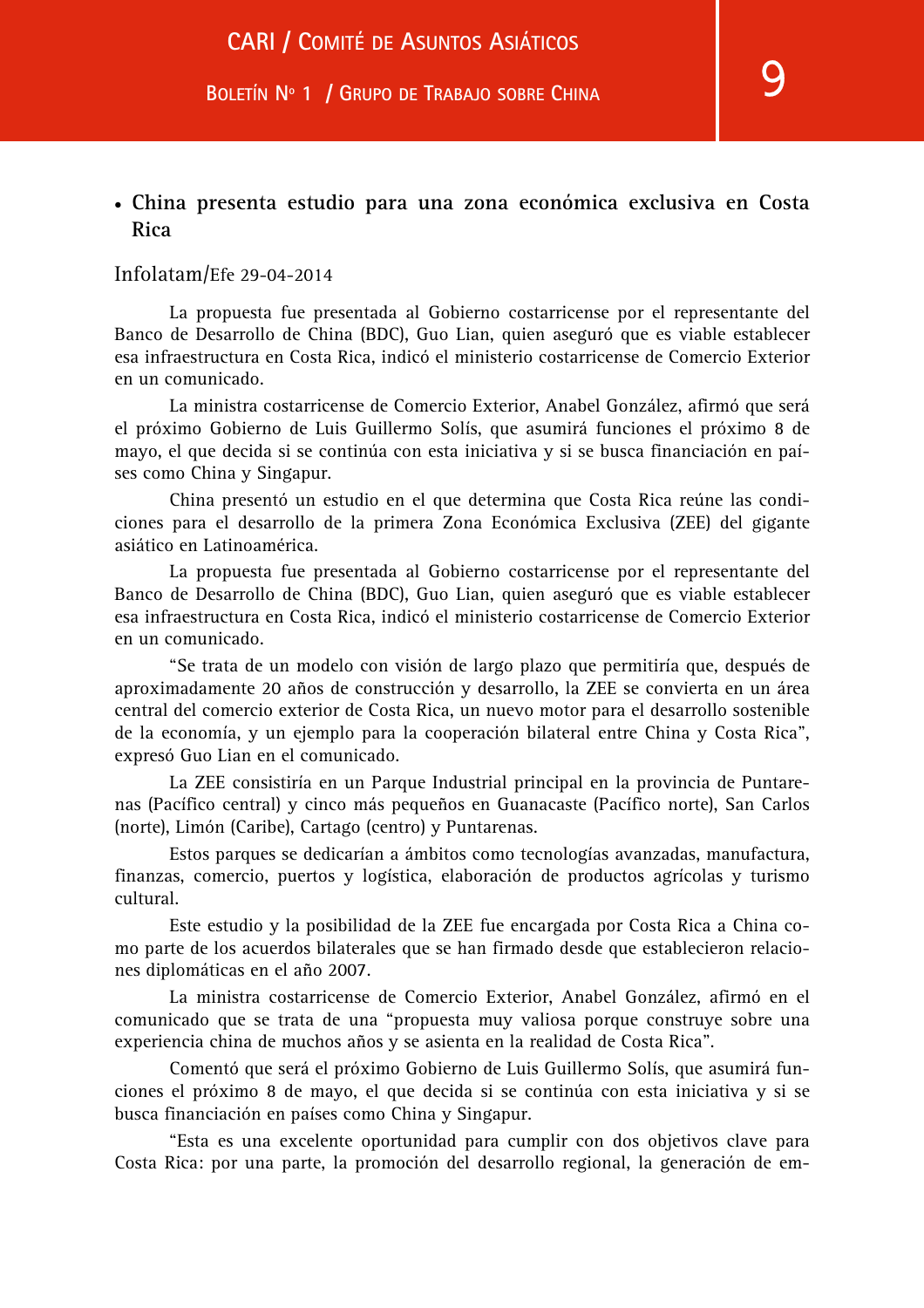pleo, y la integración de las zonas de menor desarrollo a las oportunidades del comercio internacional; y por otra, el continuo fortalecimiento y consolidación de la relación de Costa Rica con China", manifestó González.

El estudio, que no precisa un monto de inversión requerido para la obra, fue conducido por el BDC con apoyo de investigadores de la Academia de Ciencias de China, la Academia de Ciencias Sociales de China y la Universidad Renmin, también del país asiático.

## • **El primer ministro chino propone incrementar la cooperación China-África en seis áreas.**

Li Kequiang propuso aumentar la colaboración de China en industria, finanzas, reducción de la pobreza y otros campos. La iniciativa incluye desarrollo de infraestructura (ferrocarril, caminos, comunicaciones), ayuda financiera y en preservación ecológica. En los últimos años el comercio bilateral y las inversiones chinas en Africa aumentaron sustancialmente.

**Chinese premier proposes to upgrade China-Africa cooperation in six areas**  ADDIS ABABA, May 5 (Xinhua)

Chinese Premier Li Keqiang proposed Monday that China and Africa earnestly boost collaboration in industry, finance, poverty reduction, ecological protection, people-to-people exchanges, and peace and security so as to create an upgraded version of their all-round cooperation.

Li outlined the proposal in a speech delivered at the headquarters of the African Union in which he expounded China's Africa policy and reaffirmed Beijing's commitment to further deepening the China-Africa comprehensive cooperative partnership.

With regard to industrial cooperation, Li noted the rapid growth of bilateral trade over recent years and urged the two sides to bring the volume to 400 billion U.S. dollars by 2020. The figure stood at 210.2 billion dollars in 2013.

China is ready to expand cooperation with Africa in building road, rail, telecommunications, power grid and other infrastructure so as to help the continent realize regional interconnection, he said, adding that Beijing also encourages Chinese enterprises to form joint ventures with African counterparts in a bid to improve Africa's regional aviation industry.

The premier also highlighted a dream of connecting African capitals with high-speed rail, saying that China is willing to use its world-leading technologies in this area to help make the dream come true so as to improve pan-African communication and development.

In the financial area, Li said China has decided to increase its loans for African countries by 10 billion dollars, which brings the total pledged amount to 30 billion dollars, and to expand the China-Africa development fund by two billion dollars to five billion dollars.

As to poverty reduction, China will train 2,000 agricultural technicians and management personnel for Africa in the coming five years, and tilt its assistance toward such welfare areas as drinking water and prevention and control of epidemics.

Stressing that ecological protection is a shared responsibility of all humanity, Li said the Chinese government will provide Africa with 10 million dollars of free aid for wild life preservation and promote joint research in protecting biological diversity, preventing and controlling desertification and promoting modern agriculture.

In respect of people-to-people exchanges, Li said China will carry out its African talent plan in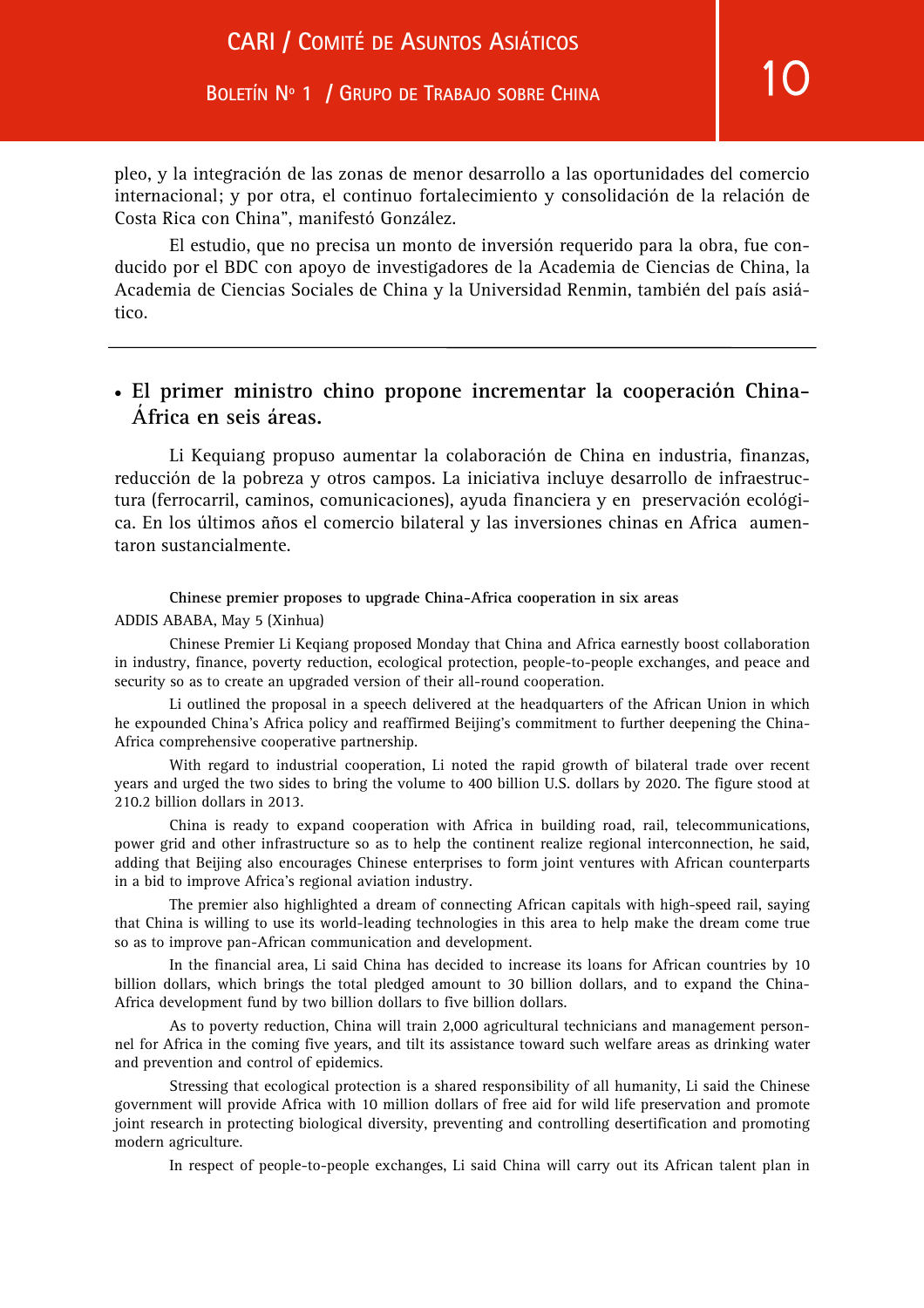an all-round manner and will provide African countries with 18,000 government scholarships and help them train 30,000 various professionals as scheduled.

As for peace and security, Li said China supports Africa to solve African problems in the African way and stands ready to assist Africa's capacity-building in such areas as peace-keeping, counterterrorism and anti-piracy.

China, he said, will offer South Sudan another 50 million yuan (about eight million dollars) of humanitarian aid to help deal with the humanitarian crisis in the African country.

## • **China da a conocer un Plan de Urbanización**

Según la información oficial China tendrá más del 60% de su población de 1.300 millones de personas viviendo en áreas urbanas en 2020. El Plan contempla el traslado de unos 100 millones de personas alas ciudades en una campaña para promover el crecimiento. El Plan incluye reducción de las restricciones para la migración desde el campo a las ciudades y el desarrollo de conexiones ferroviarias y viales.

**China Unveils Urbanization Plan Aims to Have About 60% of Population Living in Cities by 2020**  Wall Street Journal March 16, 2014

A January photo shows a farmer shoveling soil in a vegetable field near a new residential compound on the outskirts of Wuhan, Hubei province. Reuters

BEIJING—China's long-awaited plan approved this week to move more people to cities in a bid to boost economic growth would mean a population shift of about 100 million over the next few years.

The plan the State Council, or cabinet, approved late Sunday calls for China to have about 60% of its more than 1.3 billion people living in urban areas by 2020, up from 52.6% at the end of 2012.

Premier Li Keqiang spearheaded the plan to let millions of farmers move to cities.

While there will still be limits on farmers under the household registration, or "hukou" system, which restricts migration, the government will make it easier for farmers to sell or lease their land, look for work in the cities and qualify for public services there.

"Urbanization is a strong engine to keep economic growth at a sustainable pace and on a healthy track," the cabinet said on the government website Sunday.

"Domestic demand is the fundamental drive of our nation's economic development, and urbanization has the greatest potential to expand domestic consumption," it said.

China's economic growth has been slowing, as reflected in a slew of data from manufacturing and investment to housing and retail sales. Growth in fixed-asset investment—an indicator measuring construction activities—eased to 17.9% year-over-year in January-February, the weakest pace since 2002.

In the past few days, economists at banks have cut their economic-growth forecasts for 2014. Bank of America Merrill Lynch cut its forecast to 7.2% from a previous estimate of 7.6%, and below the government's official target of about 7.5%.

"It looks like they [government leaders] think it is time to support investment growth a little bit; otherwise growth is likely to slip further," said Mizuho economist Shen Jianguang.

Over the past year, Communist Party leaders have rolled out plans to revamp the economy and have made little mention of urbanization. Sunday's announcement was seen as a final go-ahead from top decision makers.

To accommodate the increase in migrants, Chinese leaders plan to expand the infrastructure network.

All cities with more than 200,000 residents will have a rail connection by 2020, according to the plan, and those with more than 500,000 residents will have high-speed rail. About 90% of the population will have access to a nearby airport.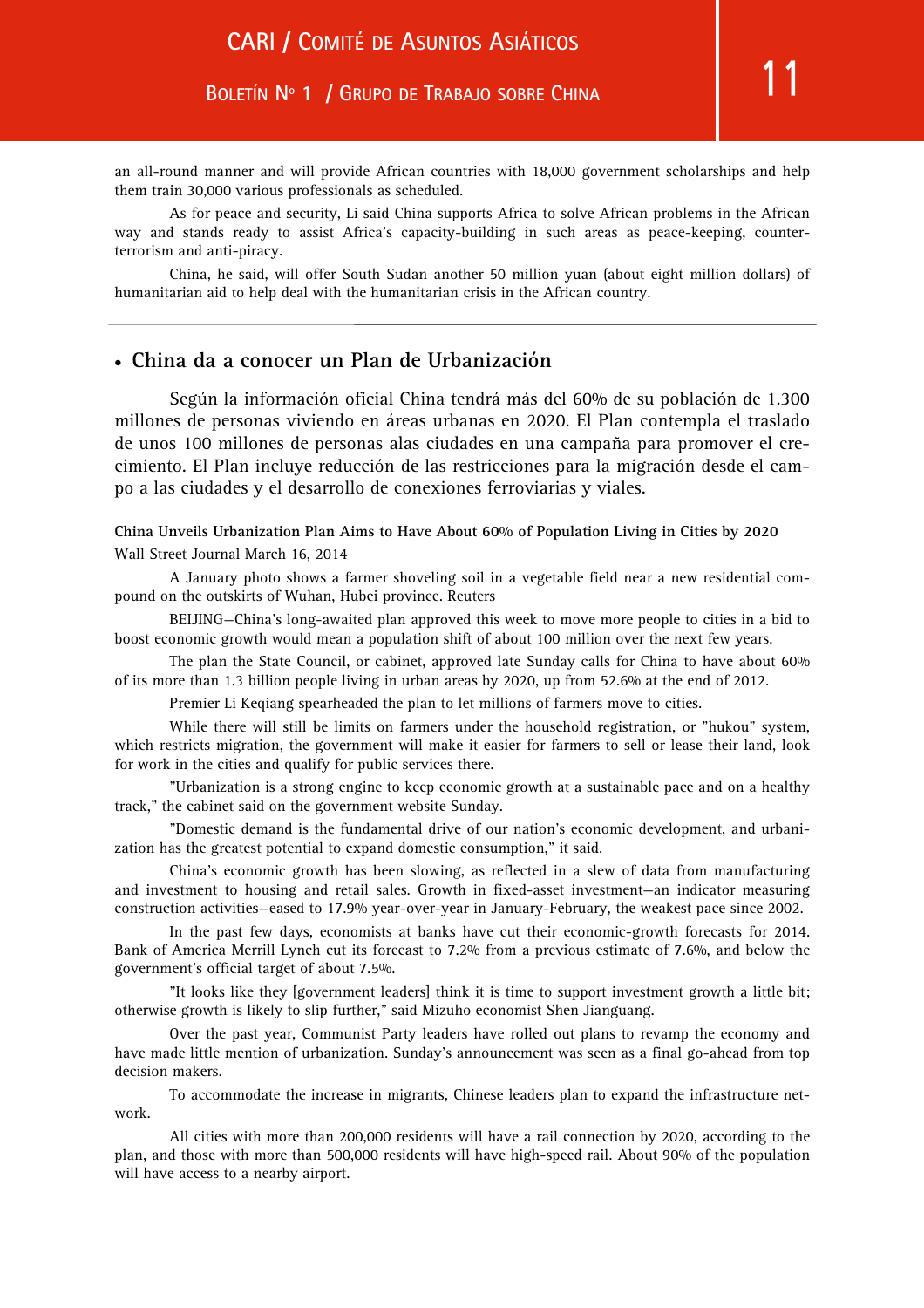name any.

A Chinese farmer on the way to plough farmland in eastern China's Shandong province; China has said it will make it easier for farmers to move to cities. European Pressphoto Agency

Still, the plan projects only about 45% of the population would have full rights as urban residents by 2020, meaning they are eligible for city pensions and medical coverage as well as education for their children.

The rate was 35.3% at the end of 2012.

The plan gave no timetable or specific targets for easing restrictions on the sale or leasing of land by farmers. This is a key part of the program because farmers need to have cash in their pockets when they move to the more-expensive cities.

Some smaller cities have already eased their hukou controls to attract more rural laborers. But these efforts have been only partially successful because many people prefer to move to larger cities for better job opportunities and public services.

Under the plan, the government would expand the coverage of social welfare, including pension and medical insurance, and reduce the costs of paying social insurance. It didn't give specifics.

Authorities would also allow local governments to issue municipal bonds and push ahead with a property-tax law that would be aimed at boosting revenue to help cover the cost of increased urbanization. The plan also calls for expanding resource taxes to top up local government budgets.

There were no specifics on any of these revenue measures, however.

The plan is unlikely to trigger another round of aggressive government spending, as the central government is already concerned about massive levels of local government debt, said Lu Zhengwei, an economist with Industrial Bank.

Authorities in Beijing have repeatedly warned about the dangers of excessive local government borrowing to cover infrastructure development.

Nonetheless, stocks seen as beneficiaries of greater urbanization, such as those of real-estate firms and makers of construction material, all made sharp gains on domestic stock markets.

#### • **PetroChina abre al capital privado gasoductos clave.**

La principal empresa petrolera y gasífera estatal anunció que establecerá una compañía separada (spin off) en dos de sus gasoductos transnacionales, para recaudar capital a través de la oferta de acciones. Es parte de la estrategia china de invitar al capital extranjero a participar en las empresas estatales del país.

#### **PetroChina to spin off key gas pipelines**

By Lucy Hornby in Beijing

May 13, 2014 9:15 am

China's largest oil company has joined the ranks of state-owned companies offering up prized assets in order to raise funds for future expansion, announcing plans to spin off a portion of its transnational gas pipelines business.

PetroChina, the listed arm of China National Petroleum Corp, said it would establish a separate company comprising two of its west-east pipelines, which carry natural gas more than 4,000km from the central Asian border region of Xinjiang to Shanghai and Guangdong, on the prosperous eastern coast. It valued the assets at Rmb29bn-Rmb39bn (\$4.7bn-\$6.3bn).

The move is part of a strategy to invite "outside capital" – referring to private or foreign investors as well as pension funds or other government investment – into state-dominated sectors including energy,